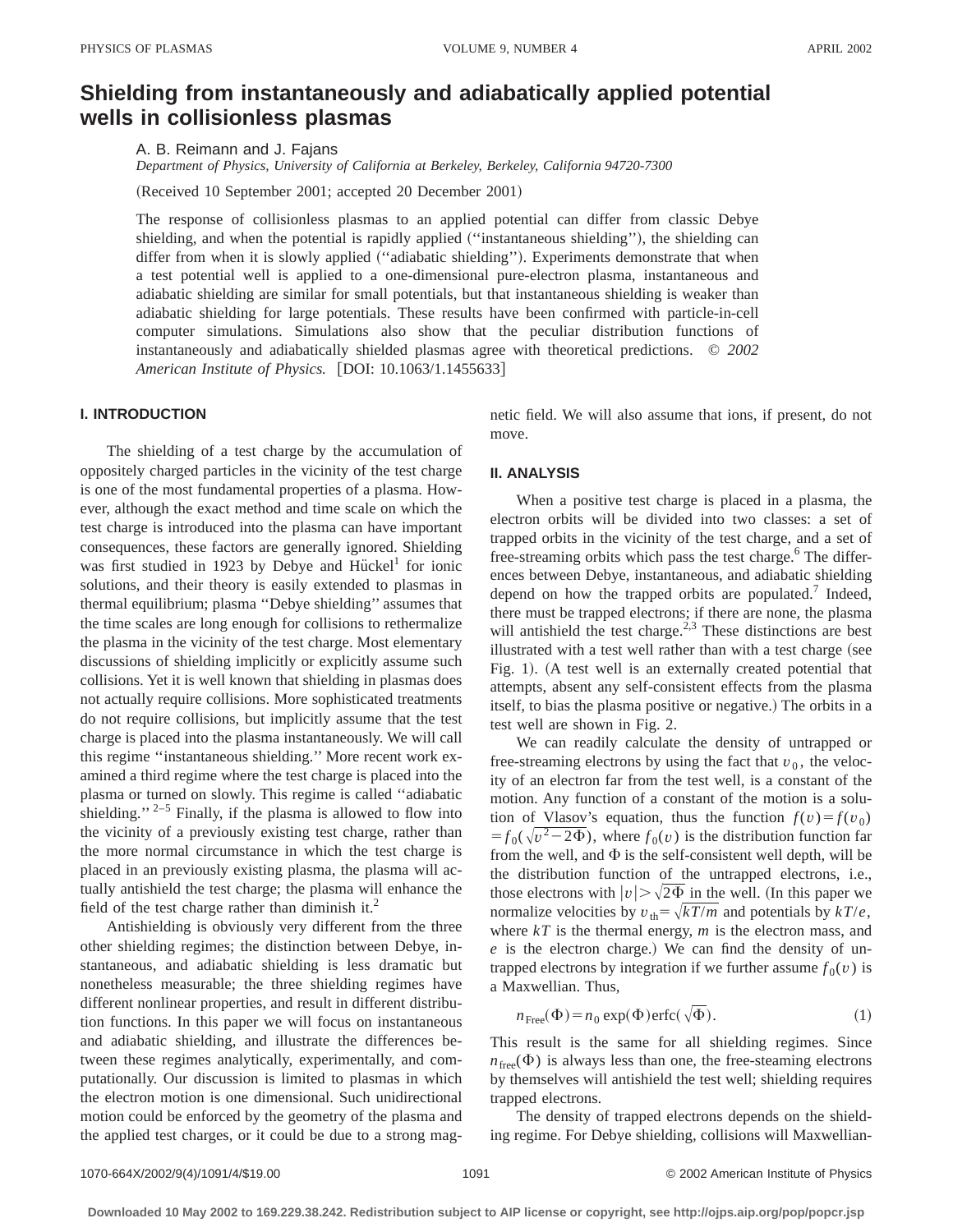

FIG. 1. Test well formed by applying an external potential  $\Phi_{ext}$ , the result-<br>FIG. 1. The distribution functions are offset for clarity. ing self-consistent potential  $\Phi$ , and the resulting density *n*.

ize the electrons in the test well, so the distribution function will be a Gaussian, as shown in Fig. 3. Integration of the distribution function out to the trapping velocity,  $|v|$  $=\sqrt{2\Phi}$ , yields

$$
n_{\text{DTrap}}(\Phi) = n_0 \exp(\Phi) \text{erf}(\sqrt{\Phi}).\tag{2}
$$

The total Debye shielded density is the sum of the trapped and untrapped densities

$$
n_{\text{Debye}}(\Phi) = n_0 \exp(\Phi). \tag{3}
$$

For instantaneous shielding, only those electrons that happen to be in the well at the instant that the well is created and have velocity less than the trapping velocity will be trapped. Since instantaneously creating the well does not change the energy of these initially trapped electrons, their distribution function remains unchanged (see Fig. 3). Thus the trapped distribution function  $f(v)$  will equal initial distribution function  $f_0(v)$ , and if  $f_0(v)$  is a Maxwellian, the trapped density will equal

$$
n_{\text{ITrap}}(\Phi) = n_0 \text{ erf}(\sqrt{\Phi}).\tag{4}
$$

The total density will be

$$
n_{\text{Inst}}(\Phi) = n_0 \{ \exp(\Phi) + \text{erf}(\sqrt{\Phi}) [1 - \exp(\Phi)] \}. \tag{5}
$$

Finally, in the adiabatic shielding regime, the test well is turned on so slowly that very low energy electrons are trapped as they transit the well because the well depth will be greater when the electrons try to leave the well than when



FIG. 2. Phase space orbits of electrons in a potential square well. Note the existence of both trapped and untrapped (free-streaming) orbits. The two shaded squares have the same area and visually demonstrate that the untrapped density is lower in the well than outside.



FIG. 3. Shielding distributions functions  $f(v)$  for a well of depth  $\Phi = 2/3$ .

they entered it. In this case, the distribution function of the electrons will equal  $f_0(0)$  (see Fig. 3), and the density of trapped electrons will be

$$
n_{\text{ATrap}}(\Phi) = 2n_0 \sqrt{\frac{\Phi}{\pi}}.
$$
\n(6)

The total density will be

$$
n_{\text{Adiab}}(\Phi) = 2n_0 \sqrt{\frac{\Phi}{\pi}} + n_0 \exp(\Phi) \text{erfc}(\sqrt{\Phi}). \tag{7}
$$

Expanding Eqs.  $(3)$ ,  $(5)$ , and  $(7)$  for small  $\Phi$  gives

$$
n_{\text{Debye}}(\Phi) = n_0 \left( 1 + \Phi + \frac{1}{2} \Phi^2 + \cdots \right),\tag{8}
$$

$$
n_{\text{Inst}}(\Phi) = n_0 \left( 1 + \Phi - \frac{2}{\sqrt{\pi}} \Phi^{3/2} + \frac{1}{2} \Phi^2 + \cdots \right),
$$
  

$$
n_{\text{Adiab}}(\Phi) = n_0 \left( 1 + \Phi - \frac{4}{3\sqrt{\pi}} \Phi^{3/2} + \frac{1}{2} \Phi^2 + \cdots \right).
$$
 (9)

To order  $\Phi$ , the densities are the same. However to next order  $(\Phi^{3/2})$  both the instantaneous and the adiabatic densities are lower than the Debye density. Specifically,

$$
n_{\text{Debye}}(\Phi) > n_{\text{Adiab}}(\Phi) > n_{\text{Inst}}(\Phi),\tag{10}
$$

i.e., the instantaneous density is weaker than the adiabatic density. Since we expect that the shielding will be more complete the larger the response, this inequality implies that a collisionally shielded well will be better shielded than a well in which the plasma has no time to make a collision, and a well which is turned on slowly will be better shielded than a well that is turned on abruptly. Note that the potential  $\Phi$  used in the above equations is the self-consistent potential: the sum of the external potential  $\Phi_{ext}$  applied to make the well, and the potential that results from the response of the plasma.

These three different regimes are not sharply distinguished, but shade into each other continuously. For instance, assume that the well formation time is  $\tau$  (normalized by the plasma frequency  $\omega_n$ ). In the instantaneous regime, all the electrons in the well with kinetic energy less than the self-consistent well depth  $\Phi$  are trapped. But if the well size is *L* (normalized by the Debye length  $\lambda_D$ ), electrons will be able to escape the well if  $L \leq \sqrt{\Phi} \tau$ . These escaped electrons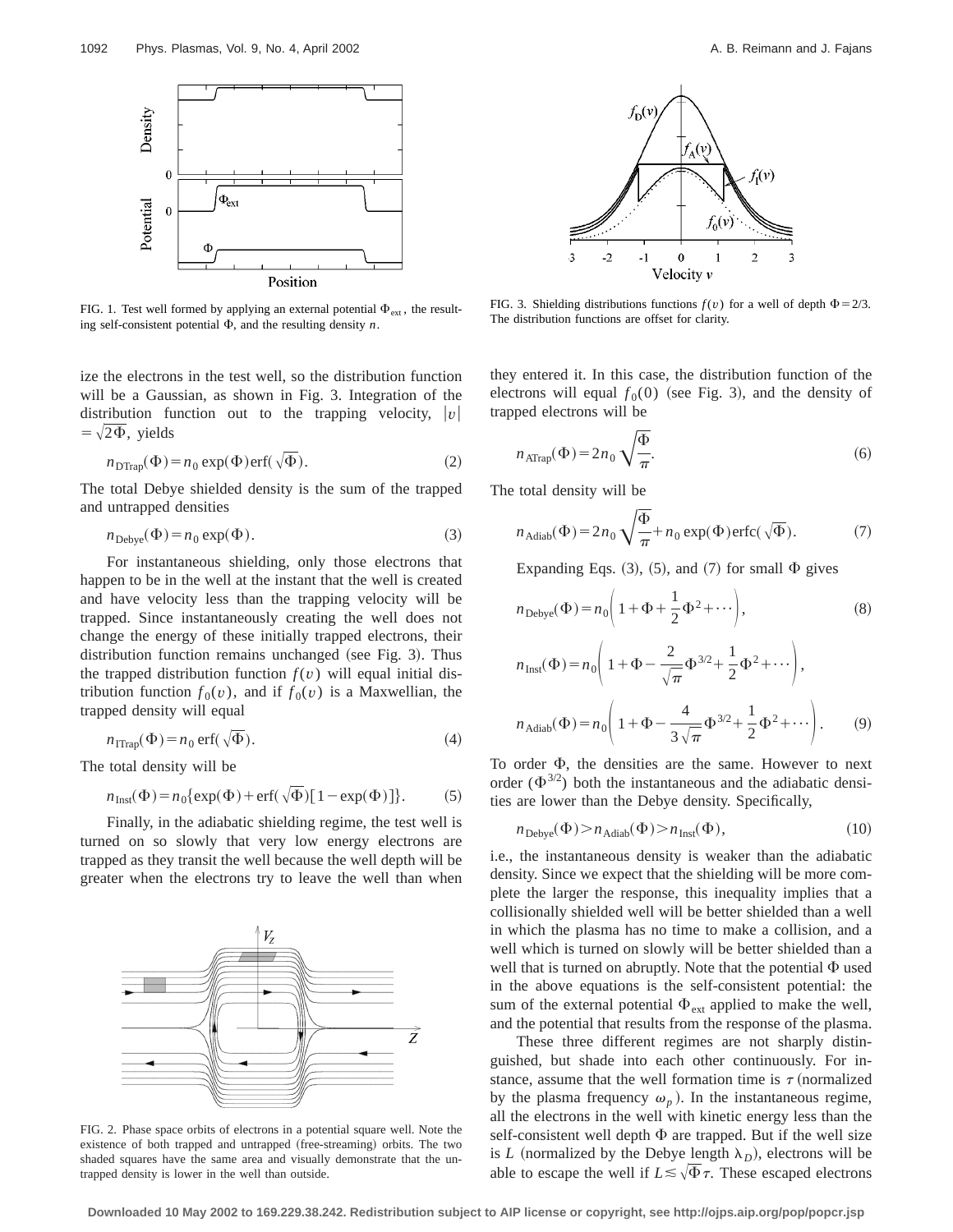

FIG. 4. Response to a large test charge plane placed at 0.06 m, calculated using the PDP1 program. The plasma had an initial density of 1  $\times 10^{13}$  m<sup>-3</sup>, a temperature of 1.4 eV, and a Debye length of 0.004 m. Without the plasma, the test charge plane would have a potential of 100 V. The instantaneous shielded potential was found by turning the charge on abruptly, while the adiabatic shielded potential was found by turning the charge on over many electron transit times.

will be replaced by adiabatically trapped electrons; the transition to the adiabatic regime will have begun. If, as would be the case of a test charge, *L* is on the order of the Debye length, and  $\Phi$  is on the order of the temperature, than this relation reduces to  $\lambda_D \sim v_{\text{th}} \omega_p$ , i.e., the transition to the adiabatic regime begins when the well formation time is on the order of the plasma oscillation period. Similarly, the adiabatic regime will transition to the Debye regime once collisions redistribute the trapped population. This time is on the order of the collision time for the plasma, suitably reduced by the fact that the relevant trapped electrons may possess little energy.

#### **III. ONE-DIMENSIONAL NUMERIC SIMULATIONS**

We used the one-dimensional  $(1D)$  particle-in-cell  $(PIC)$ computer simulation PDP1 to model shielding in the instantaneous and adiabatic regimes. The simulation propagates electrons in a fixed positive background which neutralizes the initial electron background, and continuously injects Maxwellian-distributed electrons from both sides to model an infinite length plasma. We begin the simulation by allowing the electrons to reach an equilibrium, after which we switch on a transparent test potential grid in the center of the simulation. (The time scale on which we switch on the grid differentiates between the two regimes.) After the plasma has re-equilibrated, we measure the potential distribution and the distribution functions.

The simulations confirm that instantaneous shielding is less effective than adiabatic shielding (Fig. 4). The simulations also confirm  $(Fig. 5)$  that the distribution functions resemble the idealized distribution functions shown in Fig. 3. This is somewhat surprising because the instantaneous distribution function resembles a ''bump on tail'' distribution and is unstable according to the Penrose criterion<sup>8</sup> for spatially uniform plasmas. Nonetheless the bump remains after many tens of microseconds—many plasma oscillations. The



FIG. 5. Distribution functions from the PDP1 simulation. Here, *kT*  $=1.4$  eV, the Debye length is 0.004 m, and the distribution functions were measured five Debye lengths from the test plane. The distribution function resemble the predicted functions shown in Fig. 3: the adiabatic distribution function is roughly flat in the center, and the instantaneous distribution function has peaks near the trapping velocity.

distribution must be stabilized by finite length effects; the region where the distribution appears unstable is not much larger than a Debye length.

## **IV. EXPERIMENTAL RESULTS AND COMPARISON TO TWO-DIMENSIONAL SIMULATIONS**

We also confirmed the predictions of the analytic theory with experiments with pure-electron plasmas. The plasmas were confined in a Malmberg–Penning trap.<sup>9</sup> Figure 6 shows a schematic of the trap, which consists of a series of electrically isolated hollow cylinders immersed a strong axial magnetic field. This field confines the plasma radially and causes the electrons to move one dimensionally. An axial potential well, created by biasing the trap cylinders, confines the plasma axially. The typical plasma parameters for this experiment are shown in Table I. We adjust the plasma temperature by heating the plasma by coupling it to a broadband noise source. The resulting plasma temperatures range from 1.6 to 10 eV. Since we wish to be in the collisionless regime, we make all our measurements in a time significantly shorter than a collision time.

We create a test well by biasing one of the trap cylinders. By controlling the rate at which we bias the cylinder we can create the well instantaneously or adiabatically. The transition time scale is the electron transit time through the cylinder, which is on the order of 200 ns. Our electronics can bias



FIG. 6. Simplified experimental schematic. The plasmas are created by thermionic emission from the spiral tungsten filament, and are diagnosed by allowing them to flow through a movable pinhole onto the detector plate on the right.

**Downloaded 10 May 2002 to 169.229.38.242. Redistribution subject to AIP license or copyright, see http://ojps.aip.org/pop/popcr.jsp**